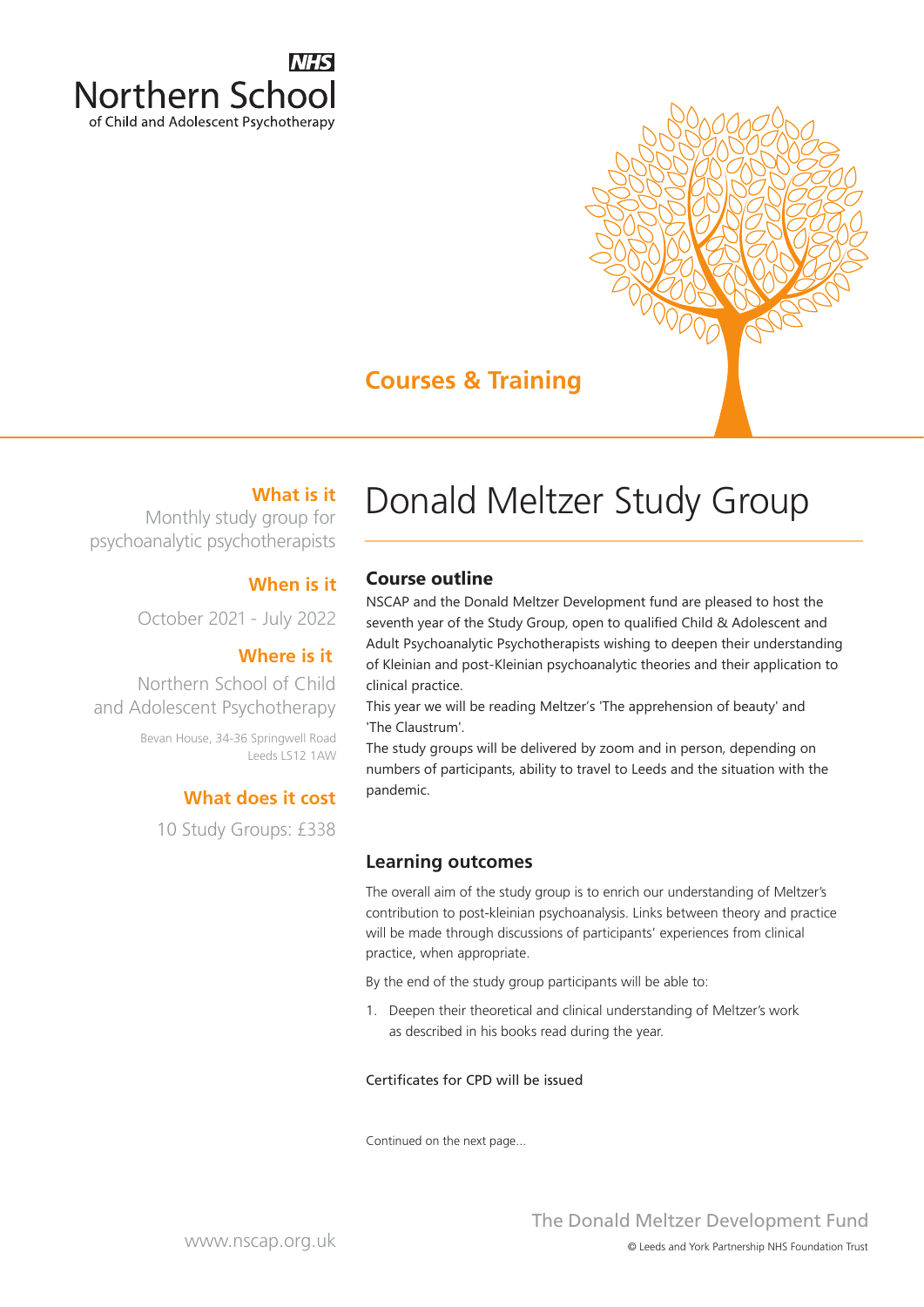## Donald Meltzer Study Group



| <b>Who should attend</b>          | Qualified Child & Adolescent and Adult Psychoanalytic Psychotherapists<br>wishing to deepen their understanding of Kleinian and post-Kleinian<br>psychoanalytic theories and their application to clinical practice. |                                                                                                           |  |  |
|-----------------------------------|----------------------------------------------------------------------------------------------------------------------------------------------------------------------------------------------------------------------|-----------------------------------------------------------------------------------------------------------|--|--|
| <b>Cost</b>                       | 10 Study Groups: £338                                                                                                                                                                                                |                                                                                                           |  |  |
| <b>Study group facilitator</b>    | <b>Selina Perocevic</b><br>Consultant Child & Adolescent Psychotherapist                                                                                                                                             |                                                                                                           |  |  |
| <b>Dates</b>                      | 2021<br>13th October<br>10th November<br>8th December                                                                                                                                                                | 2022<br>12th January<br>9th February<br>9th March<br>27th April<br>11th May<br>8th June<br>13th July      |  |  |
| <b>Times</b>                      | Wednesday evenings 6.30pm - 9.00pm                                                                                                                                                                                   |                                                                                                           |  |  |
| <b>Venue</b>                      |                                                                                                                                                                                                                      | Northern School of Child & Adolescent Psychotherapy<br>Bevan House, 34-36 Springwell Road, Leeds LS12 1AW |  |  |
| <b>Applying for</b><br>the course | See following page for an application form, or contact:<br><b>Business Operations Team</b><br>NSCAP Bevan House, 34-36 Springwell Road, Leeds LS12 1AW<br>Email: nscap.lypft@nhs.net Telephone: 0113 855 8750        |                                                                                                           |  |  |
| <b>Keeping in Contact</b>         | Your personal information will be held on our database<br>and used to process your application.                                                                                                                      |                                                                                                           |  |  |
|                                   | NSCAP would like to keep you informed of other events and activities that we feel<br>are relevant to you. If you are happy for us to do this, please tick this box. $\square$                                        |                                                                                                           |  |  |
|                                   | please tick this box. $\square$                                                                                                                                                                                      | If you do not want to be contacted about other events and activities,                                     |  |  |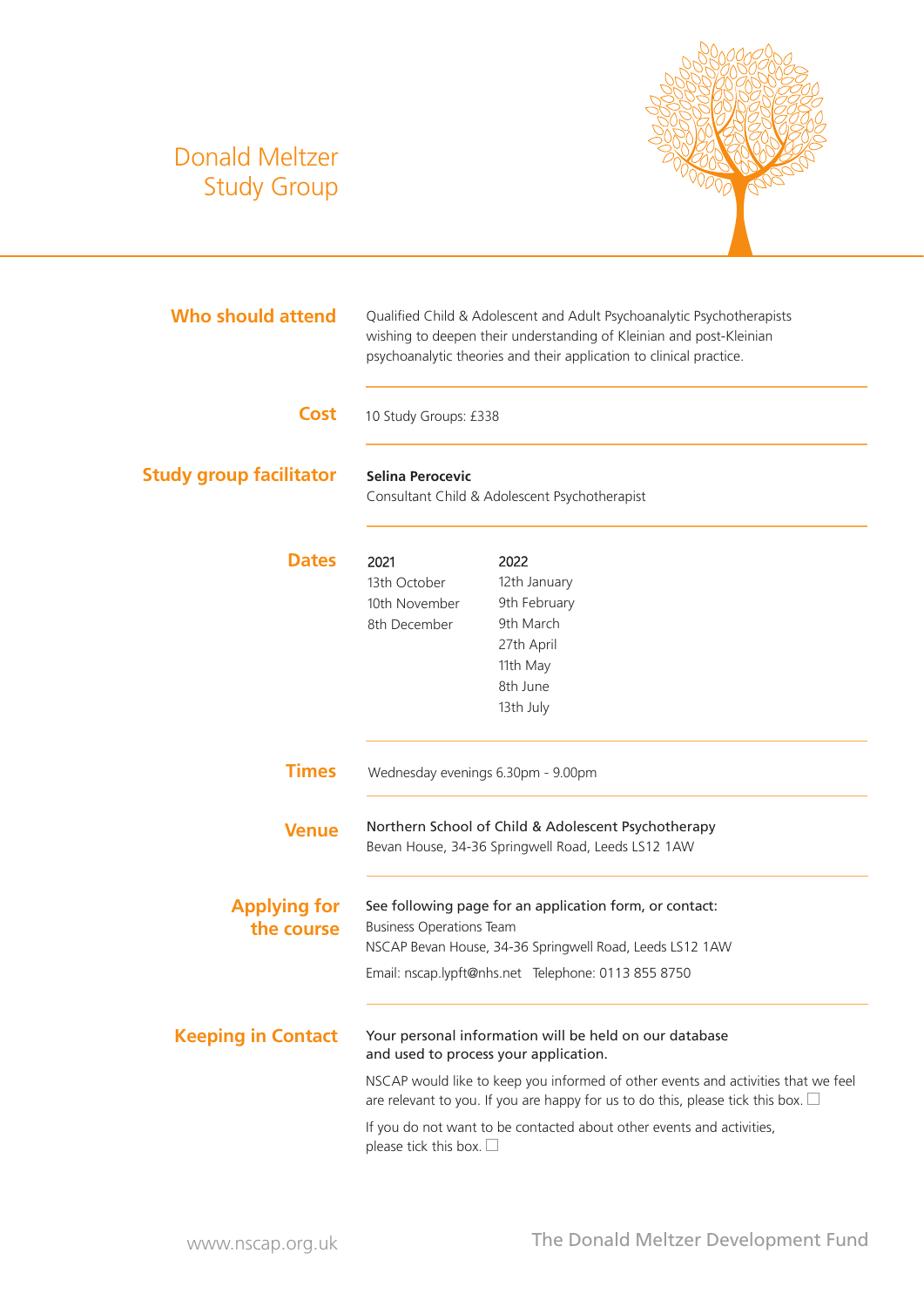### **Application Form**

Donald Meltzer Study Group

October 2021 ‐ July 2022



| <b>Personal details</b> | Title:                                                                                         | Name: |  |  |
|-------------------------|------------------------------------------------------------------------------------------------|-------|--|--|
|                         | Occupation:                                                                                    |       |  |  |
|                         | Email address:                                                                                 |       |  |  |
|                         | Address for correspondence:                                                                    |       |  |  |
|                         |                                                                                                |       |  |  |
|                         | Postcode:                                                                                      |       |  |  |
|                         | Telephone:                                                                                     |       |  |  |
|                         | Any special requirements:                                                                      |       |  |  |
|                         |                                                                                                |       |  |  |
| <b>Payment &amp;</b>    | I wish to attend the full series of 10 study groups: £338<br>⊔                                 |       |  |  |
| <b>Invoice details</b>  | I enclose a cheque (made payable to Leeds and York                                             |       |  |  |
|                         | Partnership NHS Foundation Trust) for: £338                                                    |       |  |  |
|                         | Please invoice my organisation for: £338                                                       |       |  |  |
|                         | I would like to pay by bank transfer<br>(payment details to be confirmed in acceptance letter) |       |  |  |
|                         |                                                                                                |       |  |  |
|                         | NB: Organisation contact details MUST be correct for invoicing,<br>ie NOT your place of work.  |       |  |  |
|                         | Name:                                                                                          |       |  |  |
|                         | Job title:                                                                                     |       |  |  |
|                         | Organisation:                                                                                  |       |  |  |
|                         | Address:                                                                                       |       |  |  |
|                         |                                                                                                |       |  |  |
|                         |                                                                                                |       |  |  |
|                         | Telephone:                                                                                     |       |  |  |
|                         |                                                                                                |       |  |  |